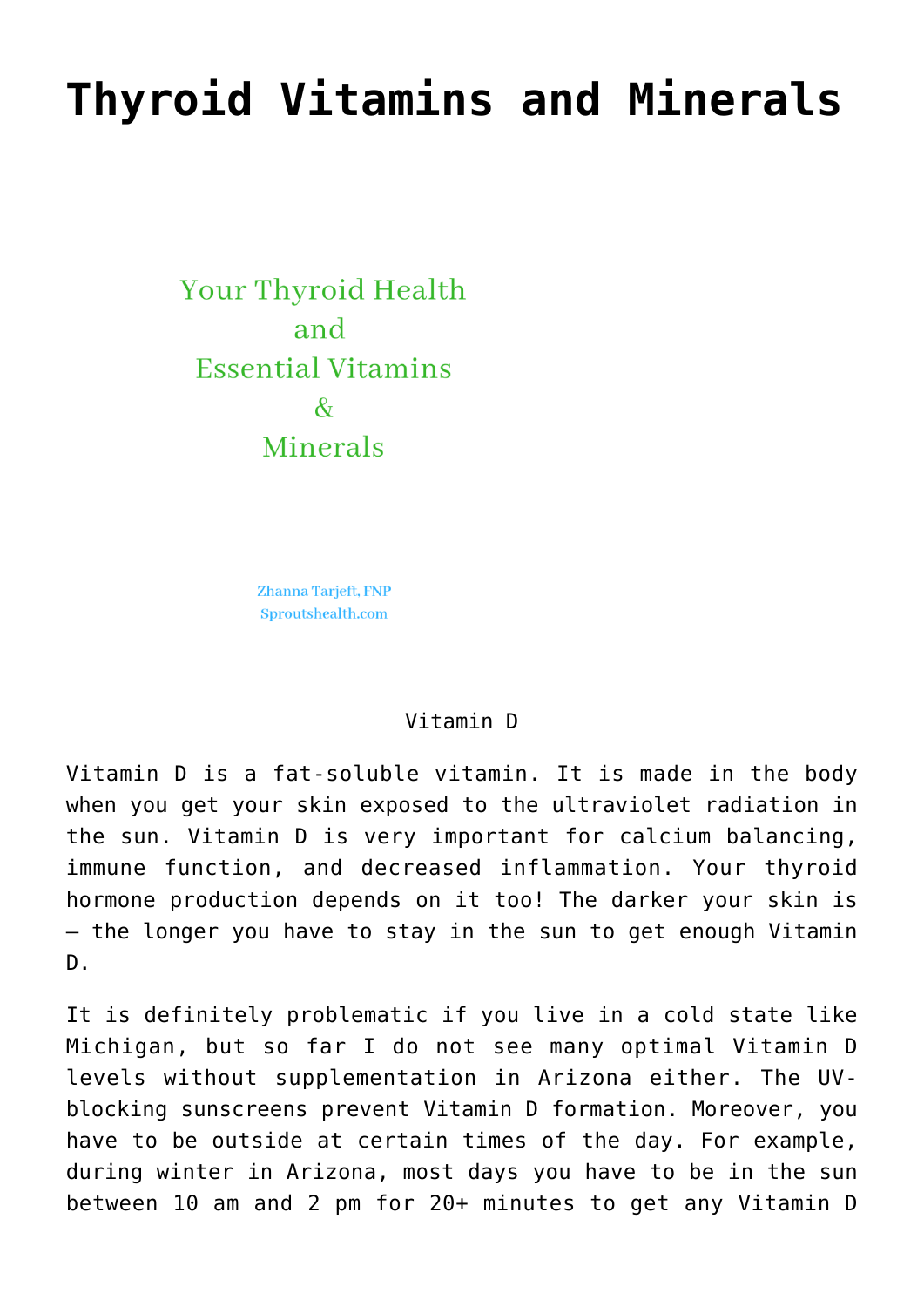benefit.

Vitamin D deficiency has been linked to pre-eclampsia during pregnancy, low birth weight, preterm delivery. and gestational diabetes.

A lower level of Vitamin D was associated with a higher TSH level and enlarged thyroid gland. It may mean that low vitamin D is one piece of a puzzle when it comes to the progression of an autoimmune disease process such as Hashimoto's. Making sure that Vitamin D is optimal at 50-80 per blood test results may help to decrease autoimmunity and to upregulate the antiinflammatory genes.

Zinc

Zinc is a trace element that is required for the synthesis of thyroid hormones. Deficiency in zinc can result in hypothyroidism. \* Thyroid hormone supplementation alone may not help to decrease the symptoms of hypothyroidism (hair loss, fatigue, etc.) if zinc is deficient. Thyroid hormones are important for the absorption of zinc, so if thyroid hormone is insufficient, zinc absorption may be impaired and will result in an acquired zinc deficiency. \* Signs of Zinc Deficiency: \* 1.Skin (acne), nails (white spots), and hair (hair loss, brittle hair) 2. Impaired smell and taste. 3. Diarrhea. 4. Weak Immune system. 5. Cognitive function and hedonic tone. 6. Loss of appetite. 7. Psychological disorders (depression, anxiety).

8. Decreased testosterone production.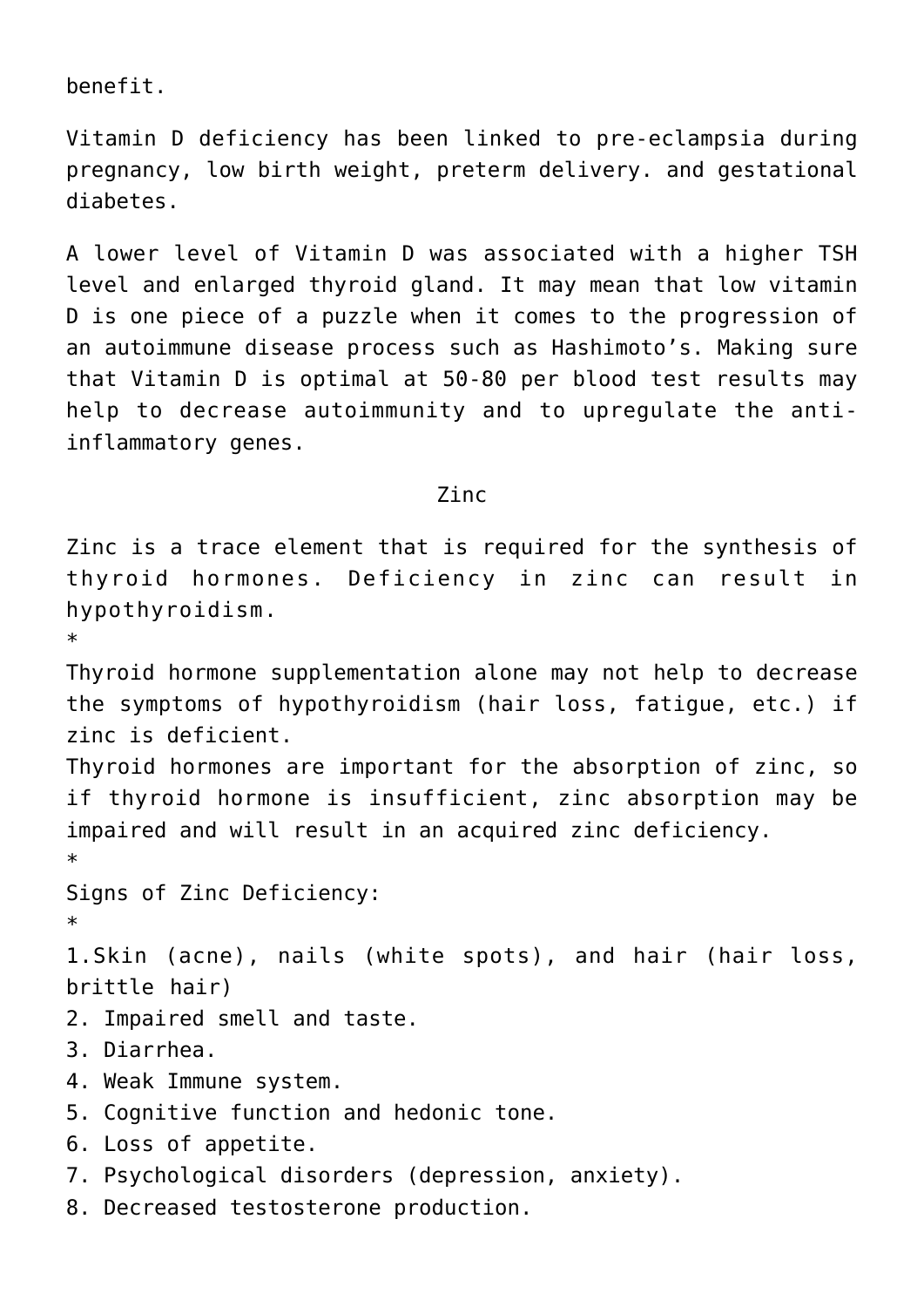Did supplementation with zinc help you to overcome your symptoms?

## Vitamin C

Vitamin C (ascorbate) is used in the formation of cartilage, rebuilding of collagen, blood vessels, and in the function of adrenal glands. Vitamin C is used by the adrenals to produce stress hormones epinephrine, norepinephrine, and cortisol. Vitamin C also increases the absorption of iron from foods, which is very helpful for women who need a constant supply of iron to rebuild the blood lost during the menses.

Signs of Vitamin C Deficiency:

```
– Bleeding gums (extreme – scurvy)
```
- Bone and muscle pain
- Dry skin
- Easy bruising
- Swollen joints
- Poor wound healing

```
– Spoon-Shaped Fingernails With Red Spots or Lines (micro
bleeding)
```
– Bright red hair follicles

\*

\*

\*

Vitamin C combats oxidative stress and protects the thyroid gland from the oxidative damage. Vitamin C enhances the absorption of synthetic thyroid hormones such as levothyroxine. Vitamin C improves memory, lowers cortisol and supports the adrenal glands, helps with the cholesterol management.

See "Effect of vitamin C on the absorption of levothyroxine in patients with hypothyroidism and gastritis." https://www.ncbi.nlm.nih.gov/pubmed/24601693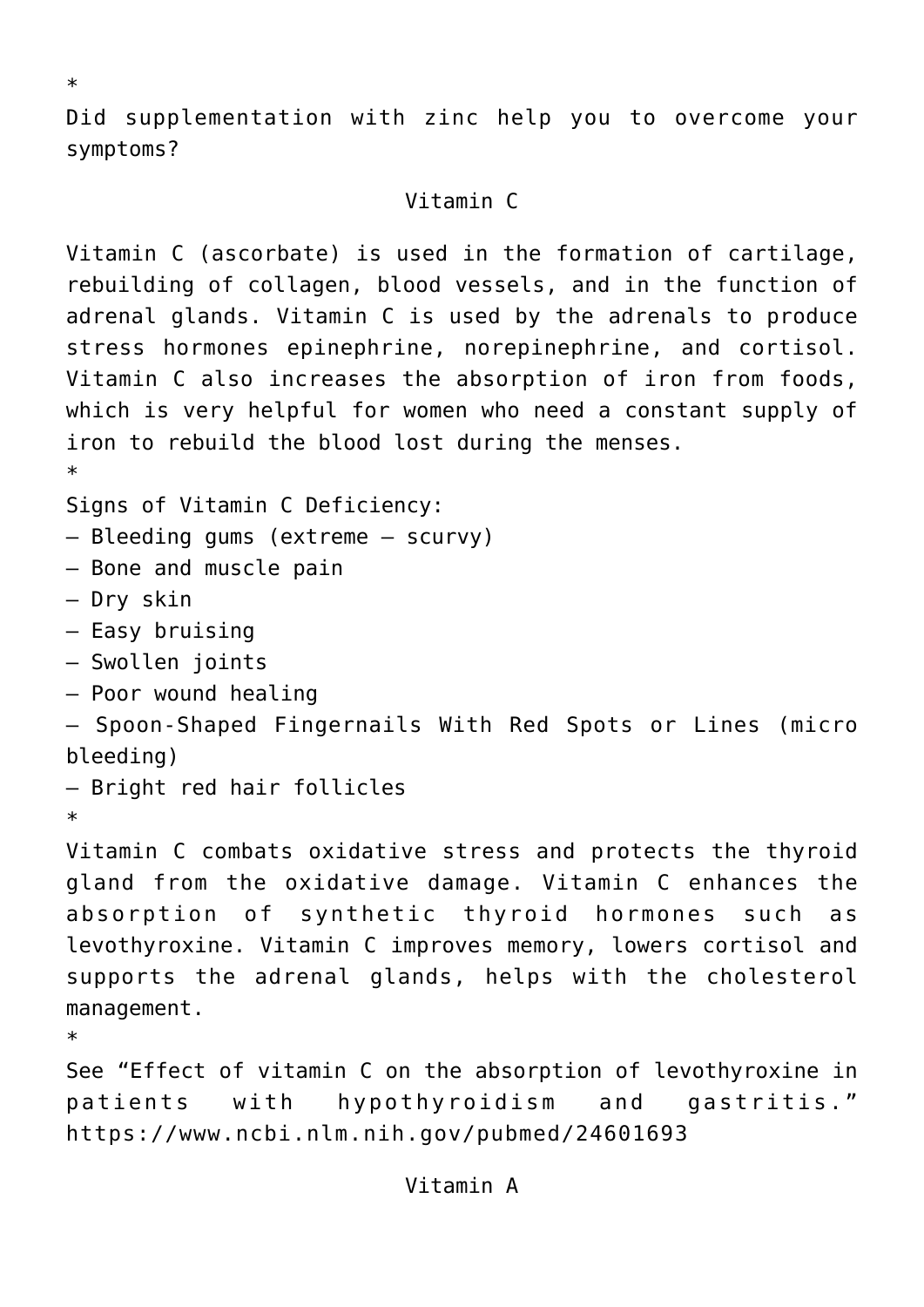```
Vitamin A (retinol) is extremely important in the optimally
functioning thyroid gland! Vitamin A is necessary for the
rebuilding of intestinal lining, thus, decreasing the higher
intestinal permeability (aka "leaky gut"). Mucus membranes in
the GI tract, urinary tract, and respiratory tract also depend
on Vitamin A.
*
The Symptoms of Vitamin A Deficiency may be the following:
– Decreased vision at night (night blindness)
– Impaired immune system (getting sick too often)
– Dry skin
– Dry eyes
– Infertility and trouble conceiving
– Acne
*
Be careful and do not overdose Vitamin A as you may develop
the signs of Vitamin A excess. Vitamin A is a fat-soluble
vitamin that is not easy to "pee" out. Consult your healthcare
medical provider to find out the optimal dose of Vitamin A for
you.
*
Spectracell Testing for nutrient deficiencies or Nutr-Eval by
Genova will evaluate the minerals and vitamins within the
cells, not just in blood serum.
*
"The effect of vitamin A supplementation on thyroid function
in premenopausal women." at
https://www.ncbi.nlm.nih.gov/pubmed/23378454
                         Magnesium
```
Magnesium is an essential mineral needed for more than 300 enzymatic reactions. It has an effect on blood pressure, bone health, and cardiovascular health. Magnesium deficiency is associated with chronic fatigue, impaired glucose metabolism, symptoms of anxiety, muscle cramps/twitching, heart beat irregularities.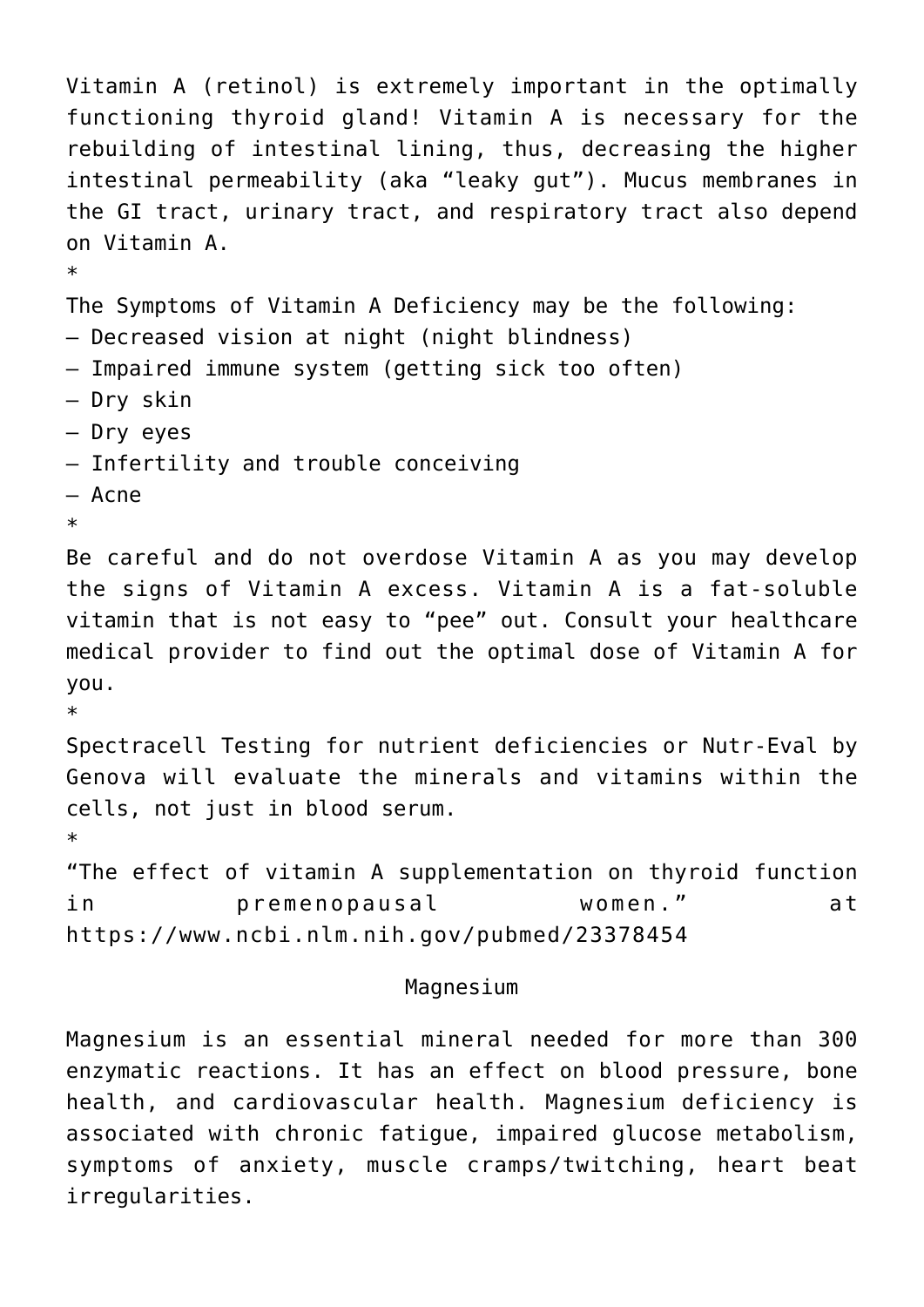```
*
Magnesium deficiency during pregnancy may provoke preterm
labor and pre-eclampsia.
*
Magnesium is very important for detoxification of harmful
estrogens and other hormones.
*
Magnesium citrate is very helpful to improve symptoms of
constipation, while magnesium glycinate does not have a
laxative effect. Avoid magnesium oxide as it has shown
extremely low bioavailability (cannot be absorbed by the
body).
*
The current recommended daily allowance (RDA) for magnesium in
women is 310-320 mg per day. Pregnant women should take a
higher dose of up to 400 mg per day. Drinking coffee will
increase magnesium waste via urine, so you may need to have
higher doses of magnesium.
*
My patients who take magnesium report fewer symptoms of
anxiety, less bleeding during menses due to proper
detoxification of estrogens.
                         Vitamin E
Vitamin E is an antioxidant that is made of 4 types of
tocopherols and tocotrienols. Antioxidant means that is
prevents damage from Free Radicals to our DNA.
*
Vitamin E Deficiency Signs:
– Ataxia (coordination and walking problems)
– Decrease in vision
– Muscle weakness
– Impaired immune system
– Fibrocystic breast disease
– Premenstrual symptoms (bloating, irritability, moodiness,
```
tender breasts)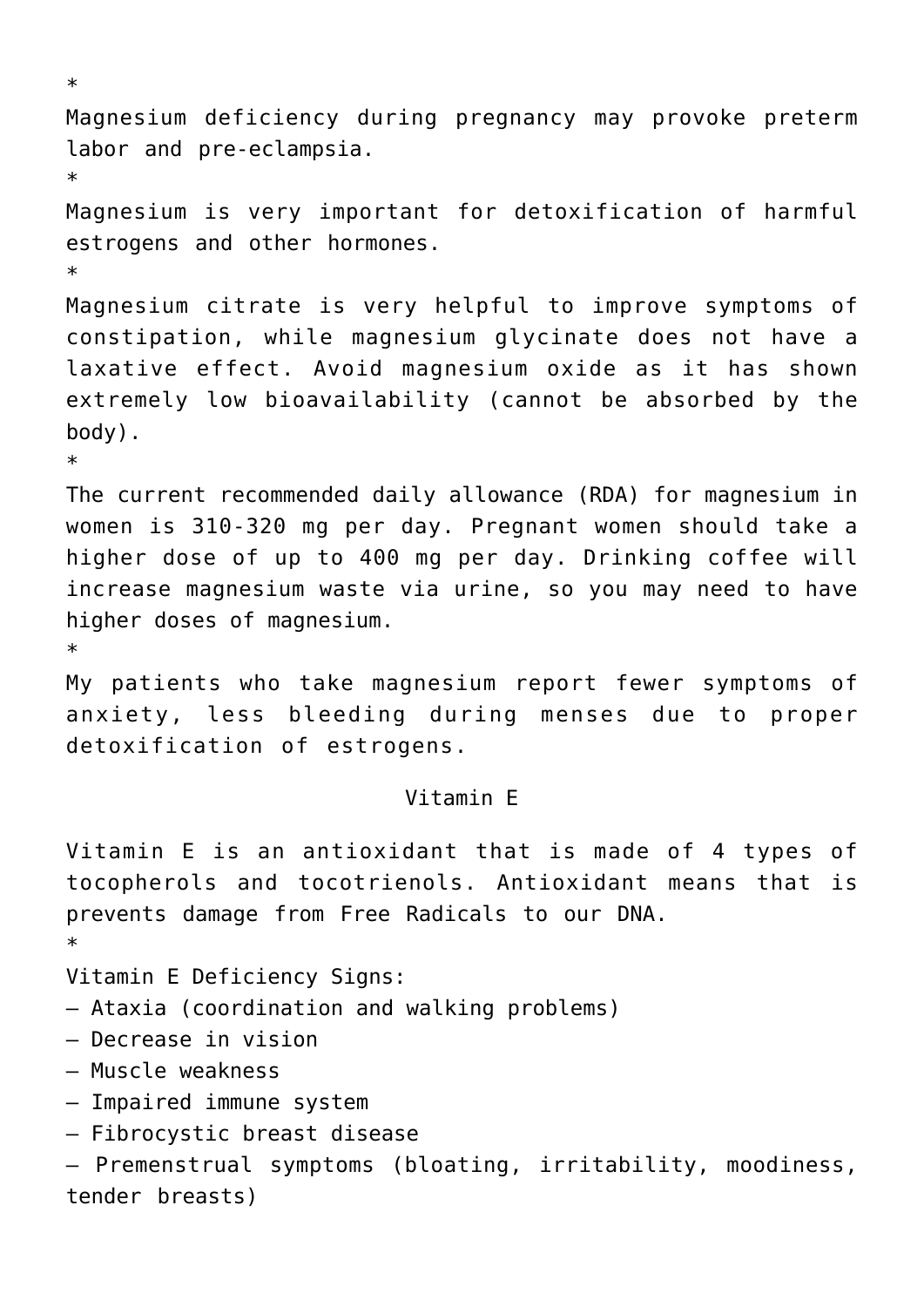Curious to find out how Vitamin E affects thyroid health? See below:

1. "Levothyroxine replacement therapy with vitamin E supplementation prevents oxidative stress and cognitive deficit in experimental hypothyroidism." https://www.ncbi.nlm.nih.gov/pubmed/23001627

2. "Effects of vitamin E deficiency on the thyroid gland of the rat."

https://www.ncbi.nlm.nih.gov/pmc/articles/PMC1395247/

## Iodine

Every cell in the body contains iodine! Iodine is especially concentrated in the thyroid gland and mammary glands. Iodine is very important for the growth and normal development in children; severe cases of iodine deficiency in children cause cretinism (mental deficiency).

Iodized salt has 77 mcg of iodine/gram of salt in the United States. The Recommended Daily Allowance (RDA) of iodine is 150 mcg for adult men and women, 220 mcg for the pregnant women, and 290 mcg for lactating women.

Do you use iodized salt and believe that you are sufficient in iodine? I would consider stopping the consumption of the chemically processed highly refined iodized salt! If you are using Morton's Iodized salt, turn the box over and see the list of the ingredients. You may find anti-caking agents like limestone, etc. added to your favorite salt! I am not sure about you, but I don't like the chalky salt:) Moreover, the research has not shown the increase in iodine in those who consume the iodized salt. Probably, the iodine in the iodized salt is not bioavailable.

Why are we deficient in iodine?

1. Our soil is depleted due to poor farming techniques. If there is no iodine (magnesium, selenium, fill in the blank) in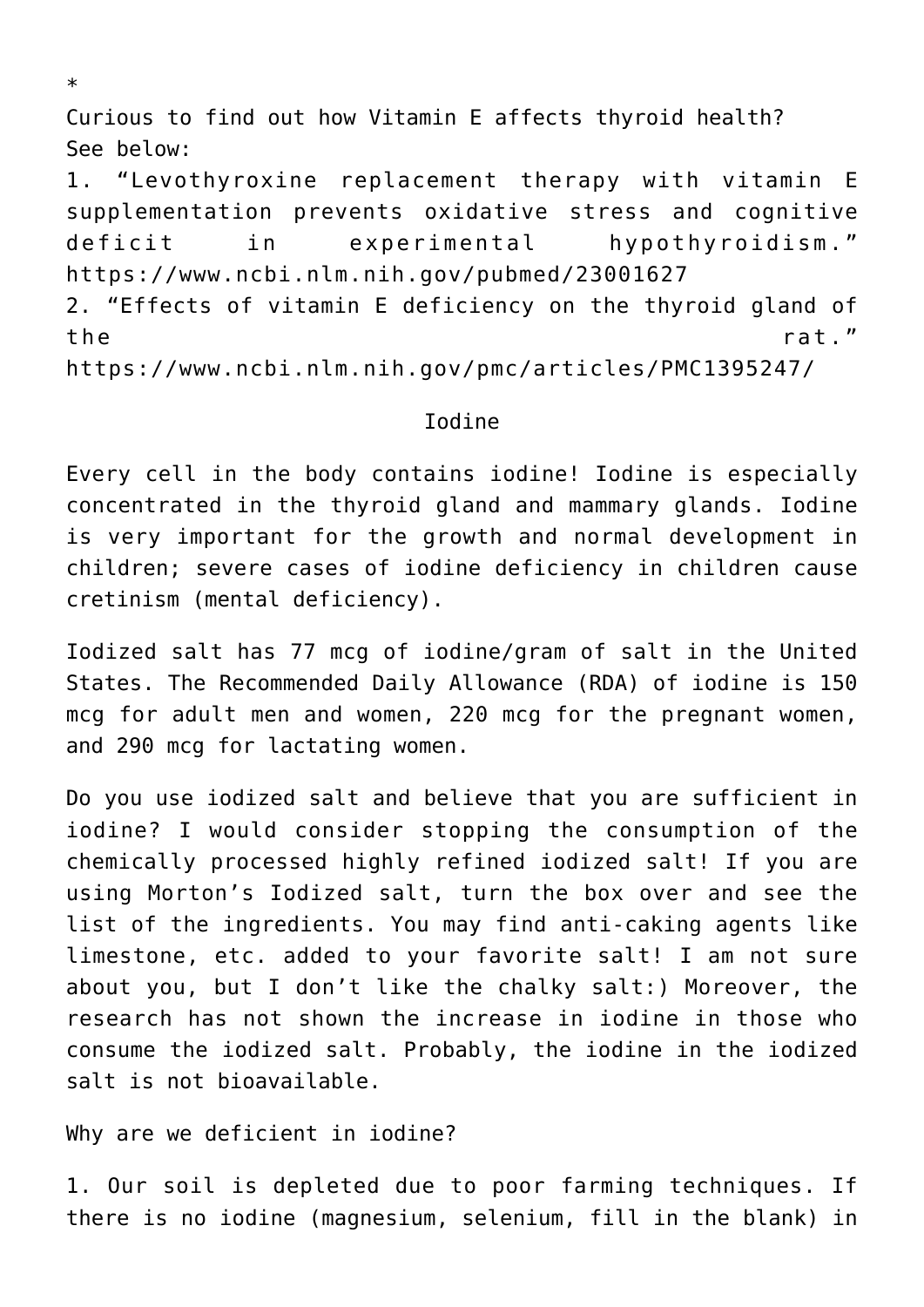the soil, there will be no iodine in the food grown on that soil.

2. Replacement of iodine in the bread with bromine, a harmful halide that takes the place of iodine in the thyroid and other cells and blocks iodine from getting into the cells.

3. Exposure to fluorinated and chlorinated water (fluoride, chlorine, and bromine are toxic halides). Fluoride is also present in many prescription medications.

4. Radioactive iodine that is a part of many medical procedures.

The research as for the iodine and thyroid health is highly controversial. Some studies point at the increase of autoimmune thyroid conditions that were "triggered" by ingesting moderately high doses of iodine. Other studies state that people feel better and have better thyroid levels once the iodine deficiency was re-established. I have personally tried micro-doses of iodine (RDA 150 mcg) paired with 200 mg Selenium at the beginning of my Hashimoto's journey and my anti-thyroglobulin antibodies sky-rocketed from 1,500 to 3,000+. As soon as I stopped it, the antibodies went down to their "normal" 1,500 range. Some possible effects of HIGH doses of iodine could be HYPERthyroid (too much thyroid hormone produced by the thyroid gland) or HYPOthyroid (too little hormone) to name a few. Some of the reactions to iodine could be caused by detoxifying bromine from the body! So, iodine can be magical, but it also can be hard on your body. I did not know as much about iodine and Hashimoto's when I just started my journey and it took me several years to look into iodine again, especially due to its' role in supporting breast health and prevention of breast cancer.

So, what do we do? A lot of hypothyroid patients report feeling better when adding iodine to their vitamin and mineral regimen. It is just not possible to know how the person will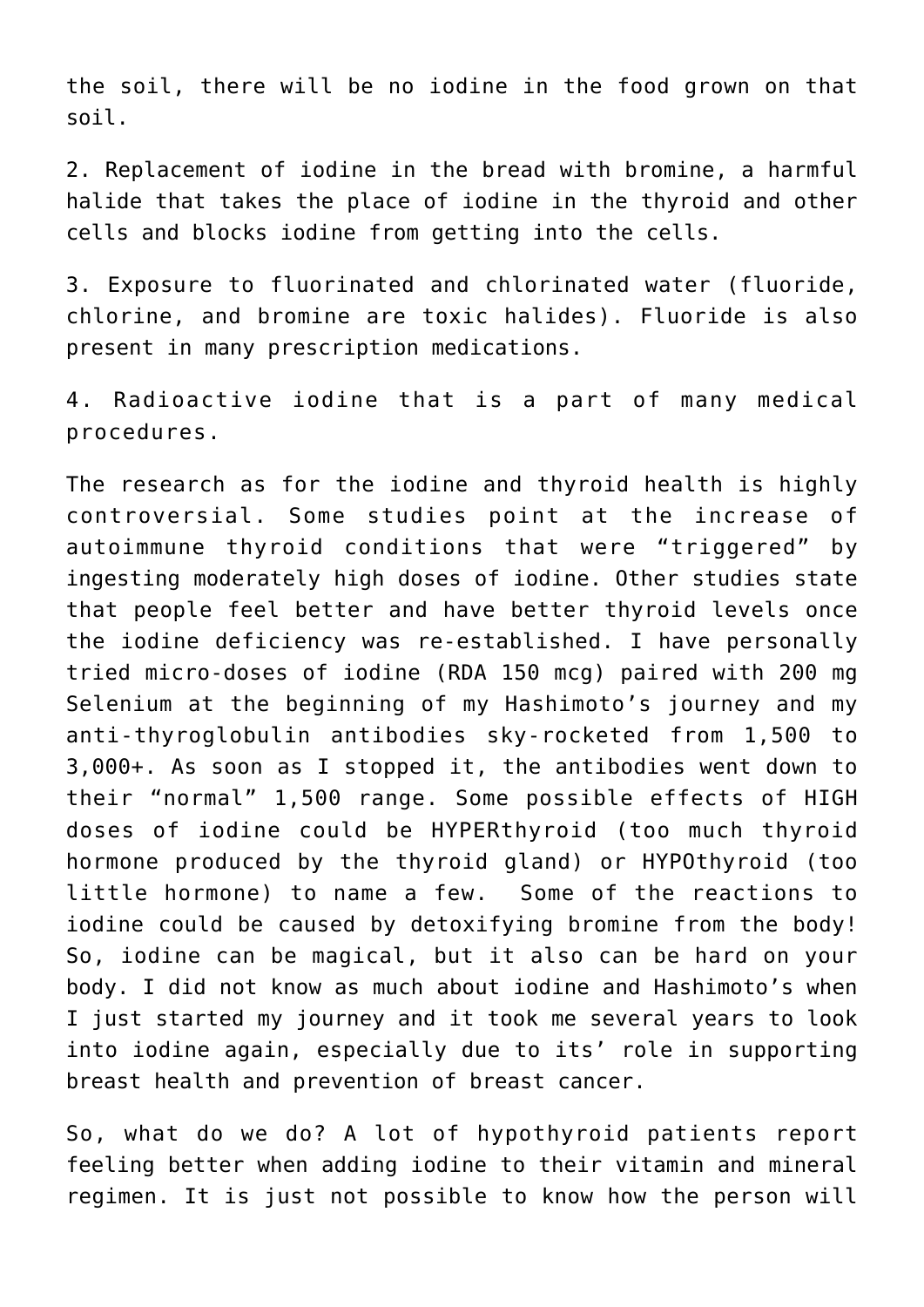react to any substance, so starting slowly is the key.

1. Definitely, check your iodine status first via iodineloading test (and preferably halide levels of bromine). See, if you are truly deficient. If your body does not need iodine, it will excrete it in urine (>90% excretion is a number to score!)

2. Depending on the level of deficiency, decide with a knowledgeable practitioner what dose of iodine you should start.

3. Check your thyroid function and thyroid antibodies before and 2-4 weeks after you start iodine.

4. Pay attention to your symptoms as you take iodine: any heart palpitations, more energy, less fatigue, more or less focus?

If you are intrigued and would like learn more about iodine, Dr. David Brownstein (West Bloomfield, Michigan – by coincidence I lived there for 6 years) wrote a book "Iodine: Why You Need it, Why You Can't Live Without it".

Riboflavin (Vitamin B2)

Vitamin B2 (riboflavin) is essential for metabolizing proteins, carbohydrates, and fats. It is of utmost importance for maintaining the energy of our bodies and helps convert consumed carbs into adenosine triphosphate (ATP) which is produced in our mitochondria.

Riboflavin mainly exists as part of the coenzymes, namely, flavin adenine dinucleotide (FAD) and flavin mononucleotide (FMN).

Riboflavin deficiency has been linked to preeclampsia in pregnant women. Vitamin B2 also supports eye health, prevents migraines and B vitamin deficiency anemia, helps to regulate energy levels, may help reduce the risk of breast and colon